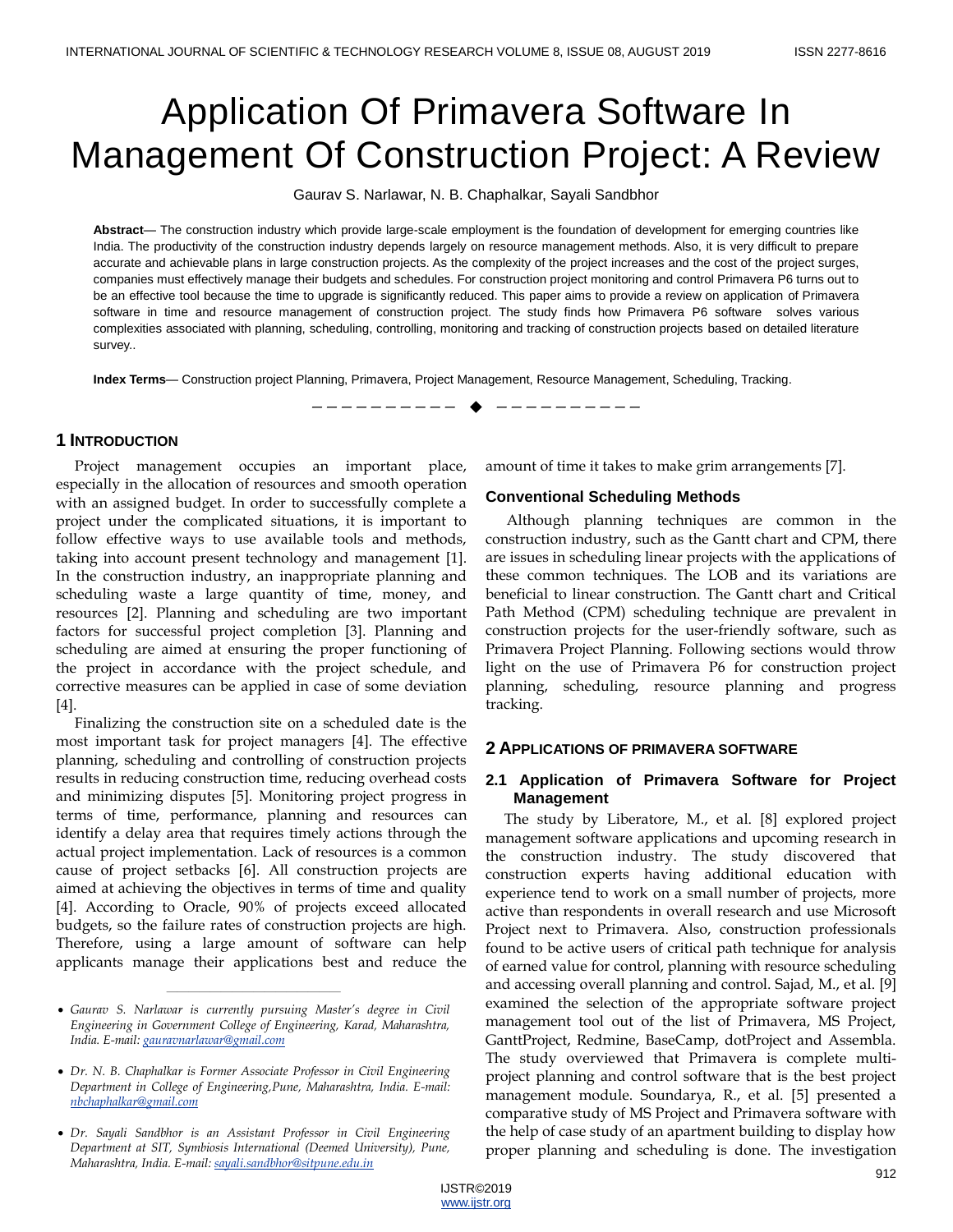was made owing to their analogous technical characteristics and evaluation based on the project management function. The study investigated that Primavera has some of its working characteristics, technical features and functionality upgraded as compared to MS Project. Primavera also offers excellent security tools for retrieving baseline plans and project files. In addition to resource costs, primavera allows to plan, remaining and activity expenses to enter at the activity level whereas Microsoft project does not have this capability.

# **2.2 Application of Primavera Software for Resource Management**



**Fig. 1:** Assigning Resources to the Activities in Primavera P6



**Fig 2:** Indication of resource allocation in Primavera P6

Kastor, A., et al. [6] evaluated the practicality of Primavera P6.0, Microsoft Project 2007 and Open Workbench 1.1.6 which three prevalent resource levelling tools with levelling two actual construction projects. The results implied that Primavera P 6.0 is widely appreciable software since it permits users to outline an infinite criterion as rules of priority in principle. Fig 1 above depicts the typical interface for resource

allocation available in Primavera P6. Fig 2 shows the indication of over allocation of resources that can be rectified by devising useful modifications in the planning.

Nagaraju, S., et al. [2] assessed resource scheduling of speedy construction project having restricted duration. A schedule of Primavera software projects has been prepared for various works on the construction of a commercial building and the analysis of limited resources was carried out by equalizing resources for various activities by reducing resources with increasing duration to study the effects of time. The study concluded that the project schedule presented was constrained with time owing to user's requirements. The only way to increase the time in the schedule was possible with the resource leveling, since whole schedule activities were critical with total float zero. The planned schedule increased daily expenses owing to unexpected labor requirement which consequently affecting the total cost of the project to very high extent. Reddy, B., et al. [3] illustrated the importance of resources allocation considering two construction projects in Dubai. The unintended discussion with the site supervisor & project manager with collection of the essential information meant for the resources levelling was carried out. The study detected reduction in resources demand by 5.65% in combined option with aggregated and then levelled than individually levelled. Pradhan, S., et al. [1] concluded that Primavera offers convenient options for every single task. The discrete works' cost can be identified accompanied by the time.

# **2.3 Application of Primavera Software for Project Planning and Scheduling**

| <b>WBS</b><br><b>La</b> |                    |            |                 |                            |  |
|-------------------------|--------------------|------------|-----------------|----------------------------|--|
|                         | <b>Activities</b>  | <b>WBS</b> | <b>Projects</b> |                            |  |
|                         | $\vee$ Layout: WBS |            |                 |                            |  |
|                         | <b>WBS Code</b>    |            |                 | <b>WBS Name</b><br>Έ       |  |
|                         |                    |            |                 |                            |  |
|                         | <b>GSN</b>         |            |                 | G+5 Anand Prestige         |  |
|                         |                    | GSN.1      |                 | Preconstruction Activities |  |
|                         |                    | GSN.2      |                 | Substructure               |  |
|                         |                    | GSN.3      |                 | Superstructure             |  |
|                         |                    | GSN.3.1    |                 | Parking Floor              |  |
|                         |                    | GSN.3.2    |                 | <b>First Floor</b>         |  |
|                         |                    | GSN.3.3    |                 | Second Floor               |  |
|                         |                    | GSN.3.4    |                 | <b>Third Floor</b>         |  |
|                         |                    | GSN.3.5    |                 | <b>Fourth Floor</b>        |  |
|                         |                    | GSN.3.6    |                 | Fifth Floor                |  |
|                         |                    | GSN.3.7    |                 | Above Terrace Activities   |  |
|                         |                    | GSN.3.8    |                 | <b>Brick Work</b>          |  |
|                         |                    | GSN.3.10   |                 | Electrification            |  |
|                         |                    | GSN.3.9    |                 | Plumbing                   |  |
|                         |                    | GSN.3.11   |                 | Internal Plastering        |  |
|                         |                    | GSN.3.12   |                 | External Plastering        |  |

**Fig. 3:** Creating WBS in Project in Primavera P6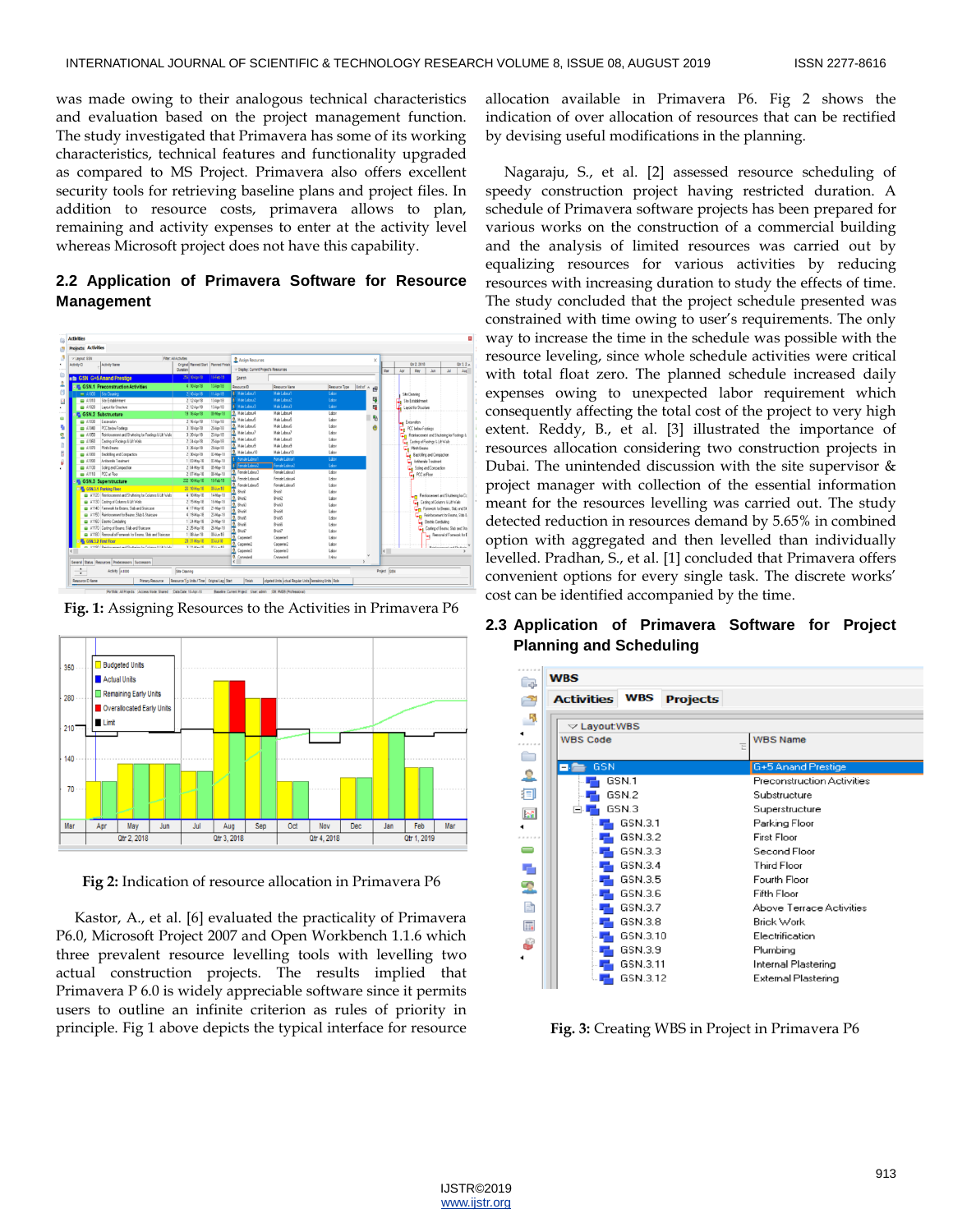

**Fig. 4:** Schedule Run in Primavera P6

Planning and scheduling interface of Primavera P6 is shown in Fig 3 and Fig 4 above. Polekar, U., et al. [10] examined the shortcomings in the patron organization's procedures of planning and scheduling. The establishment of the residential construction was carried out with thorough observation of the on-site activities and a proper comparison was surmised among the actual performed & planned activities. The outcomes showed that contractors along with subcontractors performed an important part completing the project on schedule. The main reasons are related to the performance of the contractor like labor scarcities, dearth of direction during implementation and management of equipment & site. Subramani, T., et al [11] studied the comparison of the temporal characteristics of the traditional construction method for high-rise residential and industrial systems through formulation of an industry-standard benchmark of total construction period by means of simulation modelling. Primavera (P3) software was considered for developing project model. It was noted that sufficient time savings can be maintained and that IBS component adoption can be improved and the construction of 18-storey apartment can be accelerated in a total of 405 days (42%) time savings from the start of the project. Dhinesh, M., et al. [12] evaluated the residential building  $(G + 5)$  with manual scheduling as well as Primavera scheduling. It showed that Primavera is effective for optimizing the duration of a building's construction and project planning. Jaswanth, S., et al. [13] investigated optimization of planning and scheduling of G+6 building construction. The study analyzed the scheduling technique followed by the organization, developed the critical path method and investigated the errors in planning and scheduling. The study observed that Primavera software is a user-friendly which provides user to perform any type of task. The cost of distinct operations that break the structure can be known together with the time span. With help of Primavera software, 6% of the schedule has been optimized compared to the originally planned schedule. After optimization of cost, there is a variance of 2.9% in the cost compared to the originally planned budget.

## **2.4 Application of Primavera software for Project Monitoring, Controlling and Tracking**

Saini, H., et al. [14] specified that Primavera software displays project progress step by step, which helps minimize the impact of delays in a project. It can compare the planned and actual progress of construction with no trouble. Tom, A., et al. [15] examined the process of project monitoring considering four-storied factory building. Primavera P6 project management software was used to analyze planned & actual construction progress of the building. Primavera P6 tracks the completed activities which will reveal the financial aspects of the included resources and the work done. The study revealed the necessity with practicality of Primavera P6 project management software and the significance of wellorganized scheduling and monitoring. Haider, M., et al. [4] evaluated the planning, scheduling and tracking of construction of hostel building with Primavera P6 web logic. Web access to a single project can be accessed by multiple users from anywhere in the world. We can maintain security by entering individual login names and passwords. Polekar, U., et al. [10] observed that Primavera has demonstrated to be additionally efficient in project monitoring. The Primavera software is beneficial for tracking contractor's work more accurately. Also, the organization had reformed planning and scheduling practices to set weekly targets for contractors as an alternative for monthly targets and trained the project managers and engineers to use software during planning, scheduling and tracking. Veena, H., et al. [16] analyzed an apartment building with Primavera P6 for the schedule management methods having constraints. It was noted that project delays occur due to inadequate resource supply. The preparation of a correct and effective plan is more problematic in major projects. The study detected decrease in the duration of the project by 13.03% which increases cost of project.

#### **3 LIMITATIONS OF PRIMAVERA SOFTWARE**

There are some limitations to the Primavera which have to be taken into consideration.

1. It sometimes produces unrealistic schedule when out of sequence progress occurs and result in inaccurate information and artificially delayed the project. This could mislead to send the wrong message to the project team that forecast project completion date is far behind the baseline if the Scheduler isn't aware the changes of critical path activities and/or due to out of sequence activities.

2. As Primavera respect CPM (Critical Path Method) rule that require the correct information and the appropriate logic to forecast a realistic completion date, it may be difficult to use in the generic activity of works. It requires lot of experiences and knowledge, the detail information of scope and time in order to design the schedule activity and logical sequences.

3. Scheduler will be busy with fixing logic to reflect the actual sequence in the field or contractor's current activity sequence,